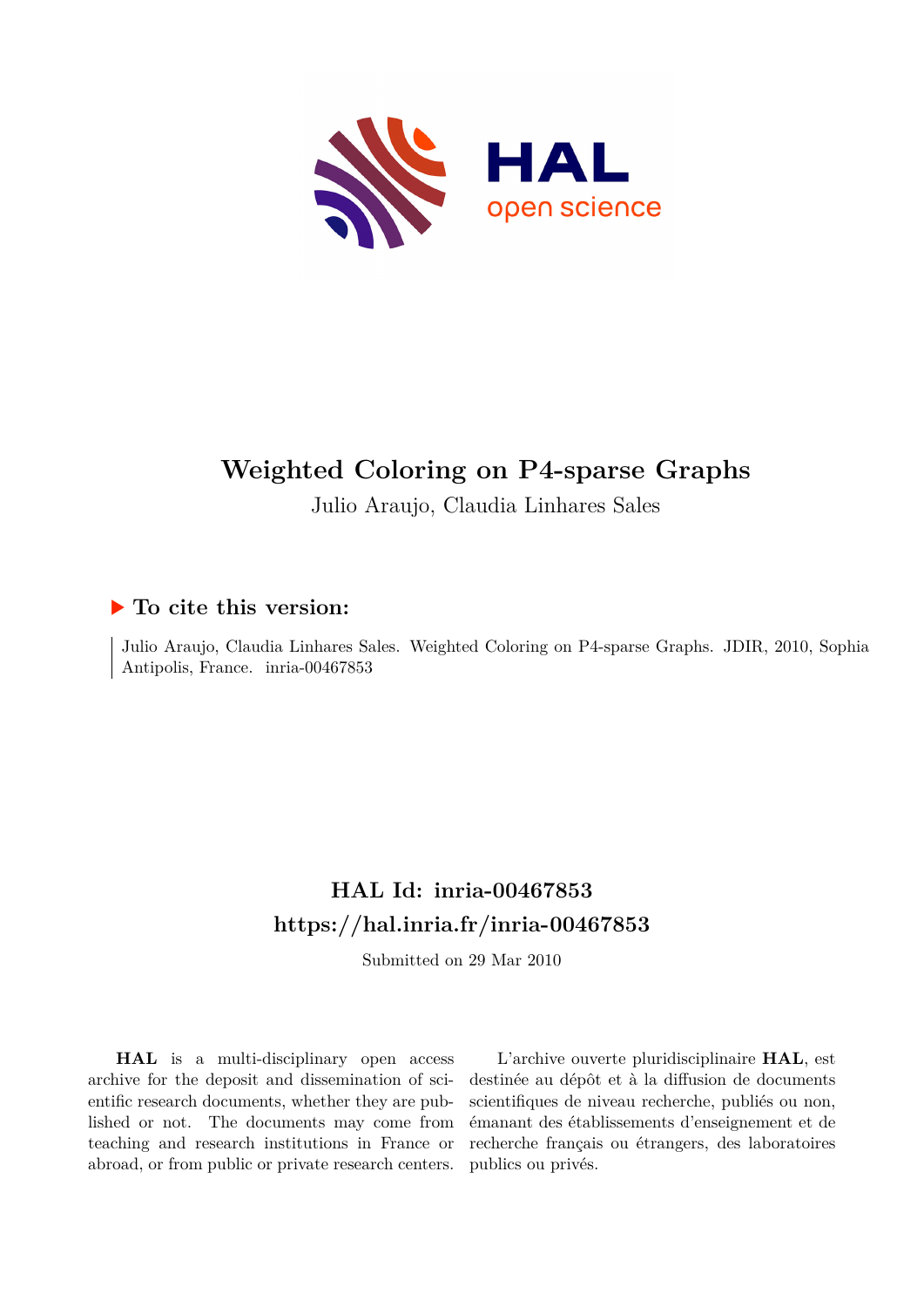# Weighted Coloring on *P*4-sparse Graphs

Julio Araujo[1,2] Claudia Linhares Sales[1] Ignasi Sau[3]

*Abstract*—Given an undirected graph  $G = (V, E)$  and a weight **function**  $w: V \to \mathbb{R}^+$ , a vertex coloring of G is a partition of V into **independent sets, or color classes. The** *weight* **of a vertex coloring of** *G* **is defined as the sum of the weights of its color classes, where the weight of a color class is the weight of a heaviest vertex belonging to it. In the WEIGHTED COLORING problem, we want to determine the minimum weight among all vertex colorings of** *G* **[1]. This problem is NP-hard on general graphs, as it reduces to determining the chromatic number when all the weights are equal.** In this article we study the WEIGHTED COLORING problem **on** *P*4*-sparse* **graphs, which are defined as graphs in which every subset of five vertices induces at most one path on four vertices [2]. This class of graphs has been extensively studied in the literature during the last decade, and many hard optimization problems are known to be in P when restricted to this class. Note that cographs (that is,**  $P_4$ **-free graphs) are**  $P_4$ **-sparse, and that**  $P_4$ **-sparse graphs are**  $P_5$ **-free. The WEIGHTED COLORING problem** is in P on cographs  $[3]$  and NP-hard on  $P_5$ -free graphs  $[4]$ . We show that WEIGHTED COLORING can be solved in polynomial **time on a subclass of** *P*4**-sparse graphs that strictly contains cographs, and we present a 2-approximation algorithm on general**  $P_4$ **-sparse graphs. The complexity of WEIGHTED COLORING ON**  $P_4$ **sparse graphs remains open.**

#### I. I

In this paper, we adopt the graph terminology defined in [5]. Additionally, the definition and classical results about the modular decomposition of graphs can be found in [6].

The classical  $V$   $C$  problem is one of the most studied problems in graph theory, due to its many applications in both theoretical and practical domains. Given a graph  $G = (V, E)$ , a *(vertex)* k-coloring of G is a function  $c: V \rightarrow \{1, \ldots, k\}$  that associates to each vertex  $v \in V$ a color  $c(v)$  such that if  $(u, v) \in E$ , then  $c(u) \neq c(v)$ . The minimum integer *k* such that a graph *G* admits a *k*-coloring is the *chromatic number* of *G*, denoted by  $\chi(G)$ . A *k*-coloring can also be seen as a partition  $S = (S_1, \ldots, S_k)$  of the vertex set into color classes.

Given a vertex weighted graph  $G = (V, E, w)$ , the weight of a vertex coloring of *G* is given by the sum of the weights of its color classes, where the weight of a color class is the weight of a heaviest vertex belonging to it. In the W

C problem, we want to determine the minimum weight among all the colorings of *G*. The *weighted chromatic number*, denoted by  $\chi_w(G)$ , of a graph *G* is the value of the minimum weight of a coloring of *G*. The definition of this problem

<sup>3</sup>Technion, Department of Computer Science, Haifa, ISRAEL. ignasi@cs.technion.ac.il

was motivated by the Distributed Dual Bus Network Media Access Control Protocol, which is a standard IEEE802.6 for metropolitan networks [1].

The W  $\qquad C$  problem is a generalization of the classical V  $\qquad$  C  $\qquad$  problem and hence it is also NPhard. In fact, it is hard even for classes where  $V$   $C$ can be easily solved [3], [4], [7].

In this paper, we consider vertex-weighted *P*4-sparse graphs. A graph *G* is called  $P_4$ -sparse if every 5 vertices of  $V(G)$ induce at most one  $P_4$  [2]. This class of graphs was first studied by Jamison and Olariu [8]–[11].

The class of *P*4-sparse graphs is strictly contained in the class of  $P_5$ -free graphs (for which W  $C$  is NPhard  $[3]$ ) and strictly contains  $P_4$ -free graphs, or cographs (for which W  $\qquad C$  is polynomial [4]).

There are a number of optimization problems that can be solved in polynomial time on *P*4-sparse graphs [10], [12]. The algorithms that solve these problems usually calculate the desired parameter in a simple post-order traversal in the modular decomposition tree of the graph, which can be found in linear time [13] for any graph. We use the same approach to determine the weighted chromatic number for a subclass of *P*4-sparse graphs. Recall that in a modular decomposition tree of any graph, each node either is *series*, which means that there is a *complete join* between the modules defined by its children, or is *parallel*, which means that there is a *disjoint union* between the modules defined by its children, or is *neighborhood*, which means that the quotient graph of the modules defined by its children and its complement are connected.

*P*4-sparse graphs can be characterized by their modular decomposition. In order to present this result, we need to define a *spider* graph.

*Definition 1.1:* A *spider* is a graph whose vertex set can be partitioned into disjoint sets *S* , *K*, and *R* such that:

- 1)  $|S| = |K| \geq 2$ , *S* is a stable set, *K* is a clique;
- 2) Every vertex in *R* is adjacent to all the vertices in *K* and to no vertex in *S* ;
- 3) There exists a bijection  $f : S \longrightarrow K$  such that either the spider is of Type 1 (called *thick* spider), i.e.:

 $N_G(s) \cap K = K - \{f(s)\}\$ , for all vertices  $s \in S$ ;

or it is of Type 2 (called *thin* spider), i.e.:

 $N_G(s) \cap K = \{f(s)\}\$ , for all vertices  $s \in S$ .

Observe that the unique non-trivial maximal strong submodule of a spider is exactly the set *R*.

<sup>&</sup>lt;sup>1</sup>Research Group ParGO. Federal University of Ceará - Fortaleza -BRAZIL. {juliocesar, linhares}@lia.ufc.br

<sup>&</sup>lt;sup>2</sup>Mascotte joint Project - INRIA/CNRS-I3S/UNSA - Sophia-Antipolis, FRANCE. julio-cesar.silva\_araujo@sophia.inria.fr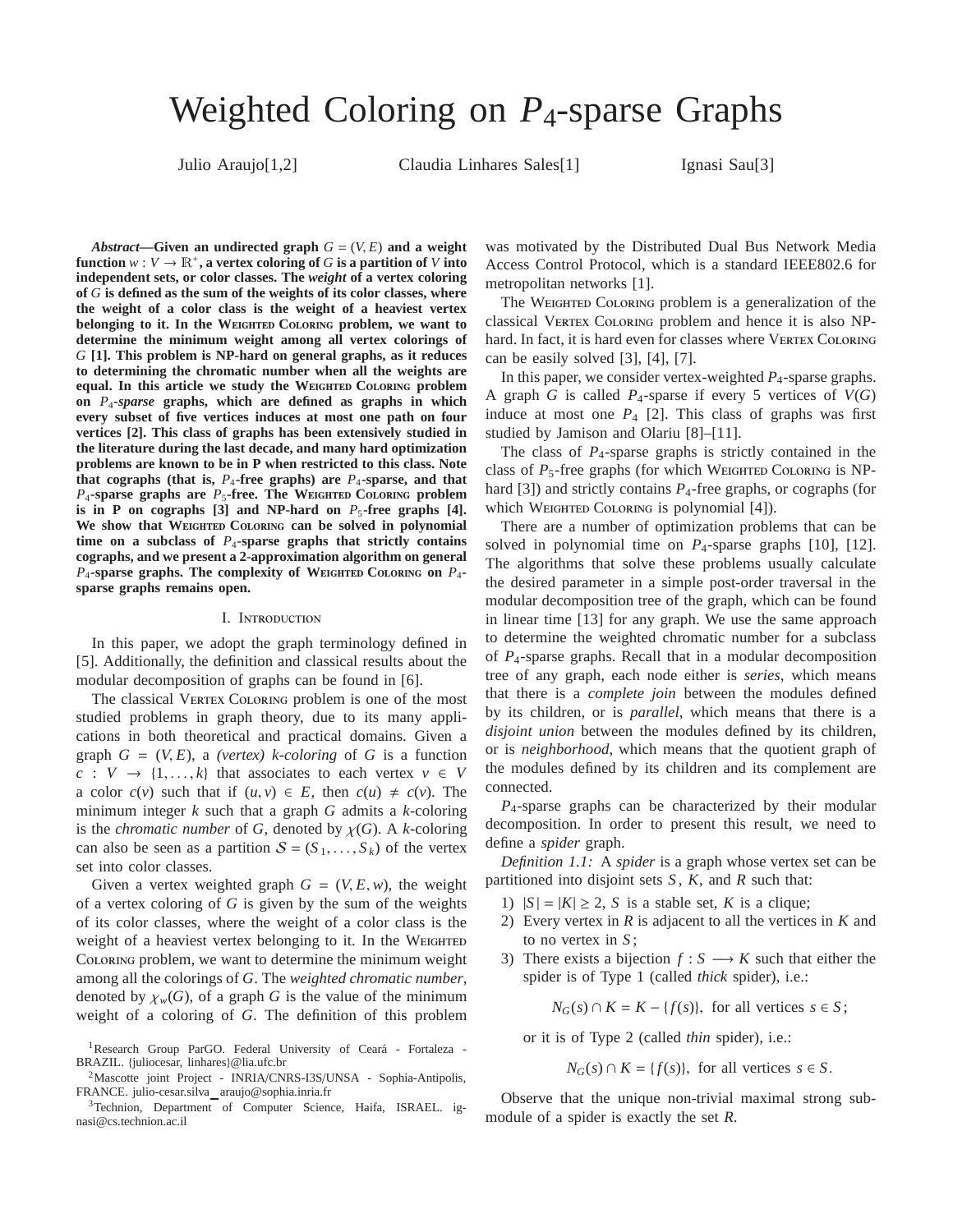*Theorem 1.1 ([14]):* G is a  $P_4$ -sparse graph if, and only if, the quotient graph of each neighborhood node of its modular decomposition tree *T*(*G*) is isomorphic to a spider *H* = (*S* ∪  $K \cup R$ ,  $E$ ).

In Section II, we present the main results of this paper. In Section III, we show that there exists a 2-approximation algorithm for W  $\qquad C$  on *P*<sub>4</sub>-sparse graphs. Finally, we propose a conjecture in Section IV.

$$
II. AP \t -T \t A
$$

It is not difficult to see that:

*Remark 2.1:* Given the weighted chromatic numbers of two graphs  $G_1$  and  $G_2$ , the weighted chromatic number of the graph *G* obtained by the complete join of  $G_1$  and  $G_2$  is equal to  $\chi_w(G) = \chi_w(G_1) + \chi_w(G_2).$ 

Our algorithm will traverse the modular decomposition tree of the graph in a post-order way, in order to calculate its weighted chromatic number. Remark 2.1 implies that it is easy to deal with the *series* nodes. The rest of this section is dedicated to the *neighborhood* nodes (spiders) and *parallel* nodes (disjoint union) of *P*4-sparse graphs.

#### *A. Spiders*

From now on we suppose, unless said otherwise, that  $G =$  $(V = S \cup K \cup R, E, w)$  is a spider. We prove that an optimal weighted coloring of *G* can be obtained in polynomial time, provided that we have an optimal weighted coloring of *R*. We start by making some remarks.

*Remark 2.2:* We can assume that  $w(v) > 0$ , for all  $v \in V(G)$ , since given any coloring *c* of *G*, we can put each vertex *v* with weight zero in a color class consisting only of *v*, without increasing the weight of *c*.

*Remark 2.3:* Without loss of generality, we can suppose that all the non-neighbors of each vertex  $s_i$  of  $S$ , for all  $i = 1, \ldots, |S|$ , have weight strictly smaller than  $w(s_i)$ . Otherwise, given a coloring *c* of *G* such that there exists a vertex  $s_i \in S$  that does not belong to a color class of one of its heavier non-neighbors, then we can find a coloring *c* ′ of *G* such that  $w(c') \leq w(c)$  by recoloring  $s_i$  with a color from one of its heavier non-neighbors.

By the definition of a spider, all the edges between the vertices of *K* and *R* exist. By consequence, for any *l*-coloring  $S = \{S_1, \ldots, S_l\}$  of *G*, there is no class  $S_i$  containing vertices from both *K* and *R*. We can then define *CK* (resp. *CR*), the set of *colors of K* (resp. *colors of R*), as the set whose elements are the color classes that contain at least one vertex of *K* (resp. one vertex of *R*). Observe that the sets *CK* and *CR* are disjoint.

*Lemma 2.1:* Given an optimal weighted coloring  $S =$  ${S_1, \ldots, S_l}$  of a spider *G*, the following holds: if  $R = \emptyset$ , then there exists at most one color class  $S_i$  of  $S$ , such that  $S_i \notin CK$ . Otherwise, there is no color class  $S_i$  in the set  $S \setminus (CK \cup CR)$ .

*Proof:* If  $R = \emptyset$ , for otherwise, one could obtain a coloring S', with weight strictly smaller than S, by merging the color classes that have only vertices from *S*. In the case  $R \neq \emptyset$ , again by contradiction, one could merge  $S_i$ , for some color  $S_i \in \mathcal{S} \setminus (CK \cup CR)$ , with some color of *CR* an obtain a coloring with weight strictly smaller than  $S$ .

We will denote by the *color of S* , or simply *cS* , the unique possible color class which does not belong to  $CK \cup CR$ .

*Lemma 2.2:* There exists at most one color class  $S_i$  from every optimal weighted coloring  $S = \{S_1, \ldots, S_l\}$  of *G* such that  $S_j$  intersects both  $S$  and  $R$ .

*Proof:* Suppose, by contradiction, that there are two colors from *CR*,  $S_j$  and  $S'_j$ ,  $j \neq j'$ , such that  $S_j$  and  $S'_j$  contain vertices of *S* . Moreover, without loss of generality, suppose that  $w(S_j) \geq w(S'_j)$ . Again, By Remark 2.3, the vertices with the greatest weight in each color class  $S_j$  and  $S'_j$  belong to  $S$ . Thus, the coloring  $S'$  obtained from  $S$  by moving the vertices of *S* ∩ *S*<sub>*j*</sub> to *S*<sup>*'*</sup><sub>*j*</sub> would have weight strictly smaller than  $w(S)$ , a contradiction.

Now we prove the following lemma to be used in the sequel: *Lemma 2.3:* If  $R \neq \emptyset$ , then given an optimal weighted coloring  $S_R$  of the subgraph of *G* induced by *R*, there exists an optimal weighted coloring S of *G* that is an extension of  $\mathcal{S}_R$ .

*Proof:* Let  $S' = \{S'_1, \ldots, S'_k\}$  be an optimal weighted coloring of *G* and let  $S_i'$ , by Lemma 2.2, be the unique possible color of  $S'$  that contains vertices from both  $S$  and  $R$ , for some  $i \in \{1, \ldots, k\}.$ 

Observe that  $S_i'$  contains a vertex  $r^*$  with the maximum weight of a vertex in  $R$  (for otherwise, by recoloring all the vertices of  $S \cap S'_i$  with the color of a vertex with maximum weight in *R*, we would obtain a coloring with weight strictly smaller than  $w(S')$ ).

Let S be a coloring of G such that the partition of the vertices of *R* agrees with the partition given by  $S_R$ , the vertices of  $S \cap S'_i$  are assigned to the same element of the partition of *r*<sup>\*</sup>, and the vertices of  ${S \cup K} - {S \cap S'_{i}}$  maintain the partition given by  $S'$ .

Since  $S_R$  is an optimal weighted coloring to  $G[R]$ , observe that  $S$  is an optimal weighted coloring to  $G$ , because in both colorings  $S'$  and  $S$ , the color classes of  $CK$  and  $cS$ , if the latter one exists, are the same.

Suppose now that the vertices of  $S$  are labeled  $S =$  ${s_1, \ldots, s_m}$  satisfying  $w(s_1) \leq \ldots \leq w(s_m)$ . We are ready to prove that:

*Lemma 2.4:* There exists an optimal weighted coloring *c* ′ of *G* such that exactly one of the following statements holds:

- 1) There exists an integer *j*, such that the vertices *s*1, . . . , *sj*−<sup>1</sup> are either assigned to color *cS* or to the color of a heaviest vertex of *R*, while the vertices  $s_j, \ldots, s_m$ are assigned, each one individually, to colors of their non-neighbors in *K*;
- 2) The vertices of *S* are all assigned to *cS* , or to the color of a heaviest vertex of *R*, or, each one individually, to a color of one of its non-neighbors in *K*.

*Proof:* Observe that, for any vertex  $s_i \in S$ , either it belongs to *cS* or it has a color of one of its non-neighbors in *K* or *R*.

Consider now an optimal weighted coloring *c* of *G*. Let  $j \in \{1, \ldots, m, m + 1\}$  be the highest index of a heaviest vertex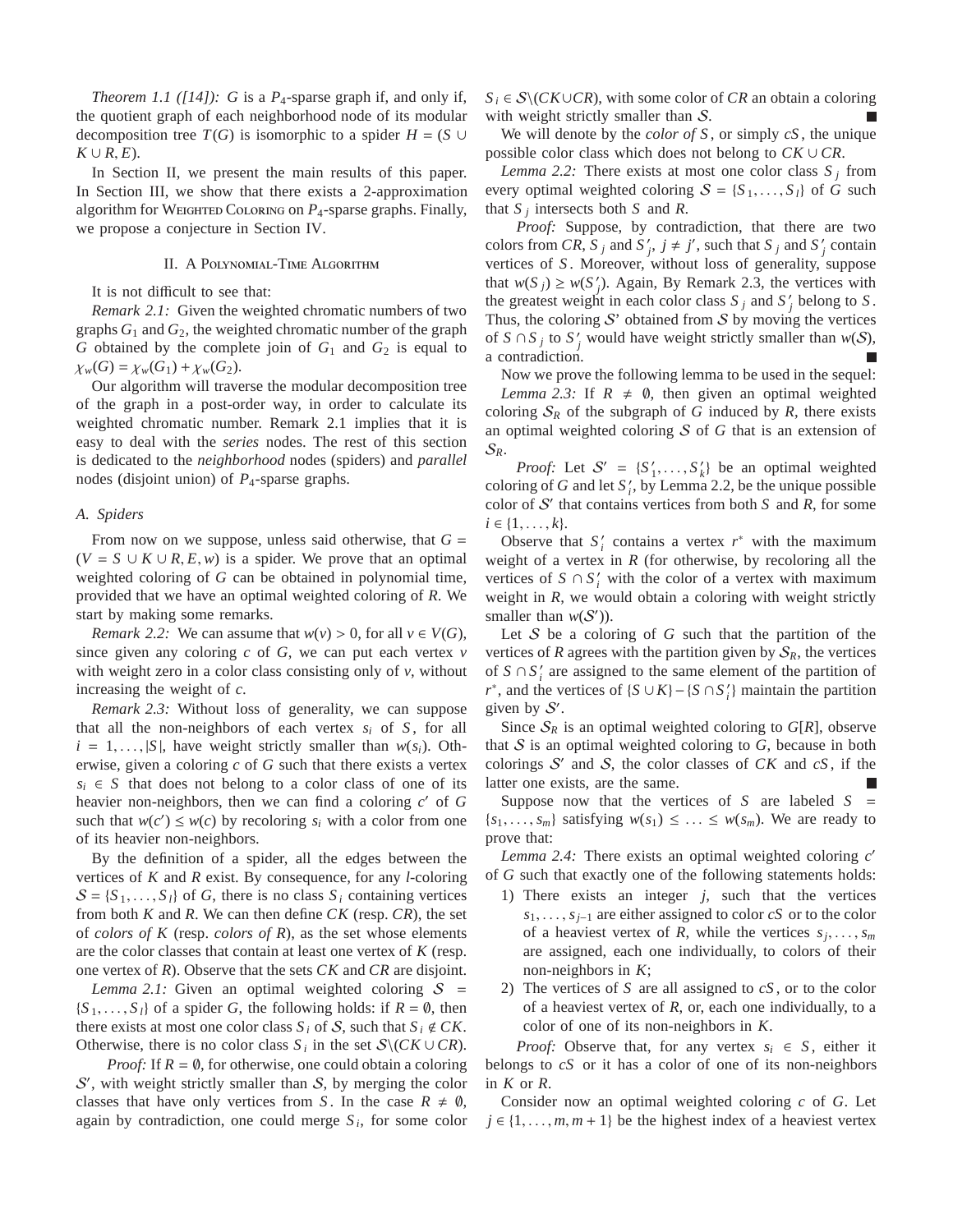of *S* that is colored either with a color of *R* or with the color of *S* (consider that if *j* − 1 = 0 then there is no vertex with these colors, and if  $j - 1 = m$  then all the vertices of *S* are colored by colors of *R* or *S* ). Observe that we can obtain a coloring *c*′ such that *w*(*c*<sup>'</sup>) ≤ *w*(*c*) by assigning to all *s*<sub>1</sub>, . . . , *s*<sub>*j*−1</sub> the color of  $s_j$ . Moreover, if  $s_j \in CR$ , using similar arguments to those used in Lemma 2.3, we may recolor  $s_1, \ldots, s_{i-1}$  with the color of a heaviest vertex of *R*. П

Now, denote by  $k^*$  a heaviest vertex of  $K$ , by  $k^{**}$  a second heaviest vertex of  $K$  and by  $s^*$  the neighbor of  $k^*$ , if the spider *G* is of type 2.

*Lemma 2.5:* Let  $G = (S \cup K \cup R, E, w)$  be a spider of type 2 and let *c* ′ be an optimal weighted coloring of *G* as described in Lemma 2.4. We can construct a coloring  $c''$  satisfying  $w(c'') \leq$  $w(c')$  and such that either:

- the color of the vertices  $s_j, \ldots, s_m$  is equal to the color of a heaviest vertex  $k^*$  of  $K$ , except possibly  $s^*$  that would have a color of a second heaviest vertex *k* ∗∗; or
- the color of the vertices  $s_j, \ldots, s_m$  is equal to the color of  $k_i \neq k^*$ , for some vertex  $k_i \in K$ , except possibly the vertex  $s_i$ , the only neighbor of  $k_i$  in  $S$ , that would have the color of  $k^*$ .

*Proof:* We need to show that we can obtain from an optimal weighted coloring *c'*, a coloring *c''* such that  $w(c'') \leq$  $w(c')$  and  $c''$  satisfies the lemma conditions. If in the coloring  $c'$  no vertex of *S* has colors of *K*, then the lemma is trivially true. Otherwise, let  $j - 1$  be the highest index of a heaviest vertex of *S* that is colored either with a color of *R* or with the color of *S* . To prove the lemma we distinguish the following cases:

$$
1) \ c'(s_m) = c'(k^*)
$$

a)  $s^* \notin \{s_j, \ldots, s_m\}$ 

Observe that in this case all the vertices with colors of  $K$  in  $S$  are not adjacent to  $k^*$  and, consequently, they could all receive the color of  $k^*$ . Let  $c''$  be the coloring obtained from  $c'$  by assigning to all the vertices in the set  $\{s_j, \ldots, s_m\}$  the color  $c'(k^*)$  of  $k^*$ . At first, observe that  $w(c'(k^*)) = w(c''(k^*))$ , because *s<sup>m</sup>* is a heaviest vertex of *S* and by hypothesis  $c'(s_m) = c'(k^*)$ . Moreover, all the other color classes have not increased their weight, because they have just lost some vertices. Then,  $w(c'') \leq$  $w(c')$  and  $c''$  satisfies the conditions of the lemma.

b)  $s^* \in \{s_j, \ldots, s_m\}$ 

Observe that  $c'(s_m) = c'(k^*)$ , so  $s^* \neq s_m$ . Let us construct the coloring  $c''$  in two steps. At first, observe that if we put all the vertices of  ${s_j, \ldots, s_m}\$ { ${s^*}$ } in the color class  $c'(k^*)$  we will not increase the weight of the coloring, because by hypothesis  $s_m$  already belongs to  $c'(k^*)$ .

If, after this first change, the color of  $s^*$  is equal to the color of *k* ∗∗, we have already obtained a coloring satisfying the conditions of the lemma, otherwise assume  $c'(s^*) = c'(k_i)$ , for some vertex  $k_i \neq k^{**}, k_i \in K$ .

In this case, we claim that if we recolor  $s^*$  with the color  $c'(k^{**})$  we will create a coloring  $c''$  such that  $w(c'') \leq w(c')$ . To show this fact, observe that the color classes that may change their weight by recoloring *s*<sup>\*</sup> with  $c'(k^{**})$  are  $c'(k_i)$  and  $c'(k^{**})$ . However, by Remark 2.3,  $w(c'(k_i)) = w(c''(k^{**}))$ , and observe that  $w(c'(k^{**})) = w(k^{**}) \ge w(k_i) = 0$  $w(c''(k_i))$ . Finally,  $c''$  satisfies the conditions of the lemma.

- 2)  $c'(s_m) \neq c'(k^*)$ 
	- a)  $s^* \notin \{s_j, \ldots, s_m\}$

Suppose  $c'(s_m) = c'(k_i)$ . We claim that if we put all the vertices of *S* with color  $c'(k_i)$  in the color class  $c'(k^*)$  we will create a coloring  $c$  such that  $w(c) \leq w(c')$ . Again this verification is simple because only the color classes  $c'(k_i)$  and  $c'(k^*)$ may have their weights modified. Observe that *w*(*c*<sup>'</sup>(*k*<sub>*i*</sub>)) = *w*(*s*<sub>*m*</sub>) = *w*(*c*(*k*<sup>\*</sup>)) and *w*(*c*<sup>'</sup>(*k*<sup>\*</sup>)) ≥  $w(k^*)$  ≥  $w(k_i) = w(c(k_i)).$ 

At last, observe that in the coloring *c* we have  $c(s_m) = c(k^*)$  and we are again in the case 1a.

- b)  $s^* \in \{s_j, \ldots, s_m\}$ 
	- i)  $c'(s^*) \neq c'(s_m)$

We can repeat the steps of case 2a to find a coloring *c* from *c*' such that  $w(c) \leq w(c')$  by recoloring all the vertices in *S* colored  $c'(s_m)$ with the color  $c'(k^*)$ . Then, we obtain a coloring as in the case 1b.

ii)  $c'(s^*) = c'(s_m)$ Suppose that  $c'(s^*) = c'(s_m) = c'(k_i)$ , for some  $k_i \neq k^*$ .

In this case, observe that we cannot modify the color of  $s_m$  to the color  $c'(k^*)$ , because *s* ∗ and *s<sup>m</sup>* have the same color and *s* ∗ and *k* ∗ are neighbors. We cannot use Remark 2.3 to compare the weights of these vertices and, consequently, to be sure that the weight of the coloring will not increase after moving the vertices in  $S \setminus \{s^*\}$  with color  $c'(k_i)$  to the color *c* ′ (*k* ∗ ).

However, as in the case 1, if the only neighbor of  $k_i$  in  $S$ , say  $s_i$ , does not belong to the set  ${s_j, \ldots, s_m}$ , then we can put all the vertices from  $s_j$  to  $s_m$  in the color  $c'(k_i)$  obtaining a coloring *c* ′′ satisfying the condition of the lemma.

If  $s_i \in \{s_j, \ldots, s_m\}$ , we can use the arguments of the case 1b to conclude that we can assign to all the vertices  $\{s_j, \ldots, s_m\} \setminus \{s_i\}$  the color  $c'(k_i) = c'(s_m)$  without increasing the weight of the coloring. Moreover, observe that we can assign to  $s_i$  the color  $c'(k^*)$  generating a coloring *c* ′′ satisfying the condition of the lemma, because  $w(c'(k_i)) = w(s_i) = w(c''(k^*))$ and  $w(c'(k^*)) = w(k^*) \ge w(k_i) = w(c''(k_i)).$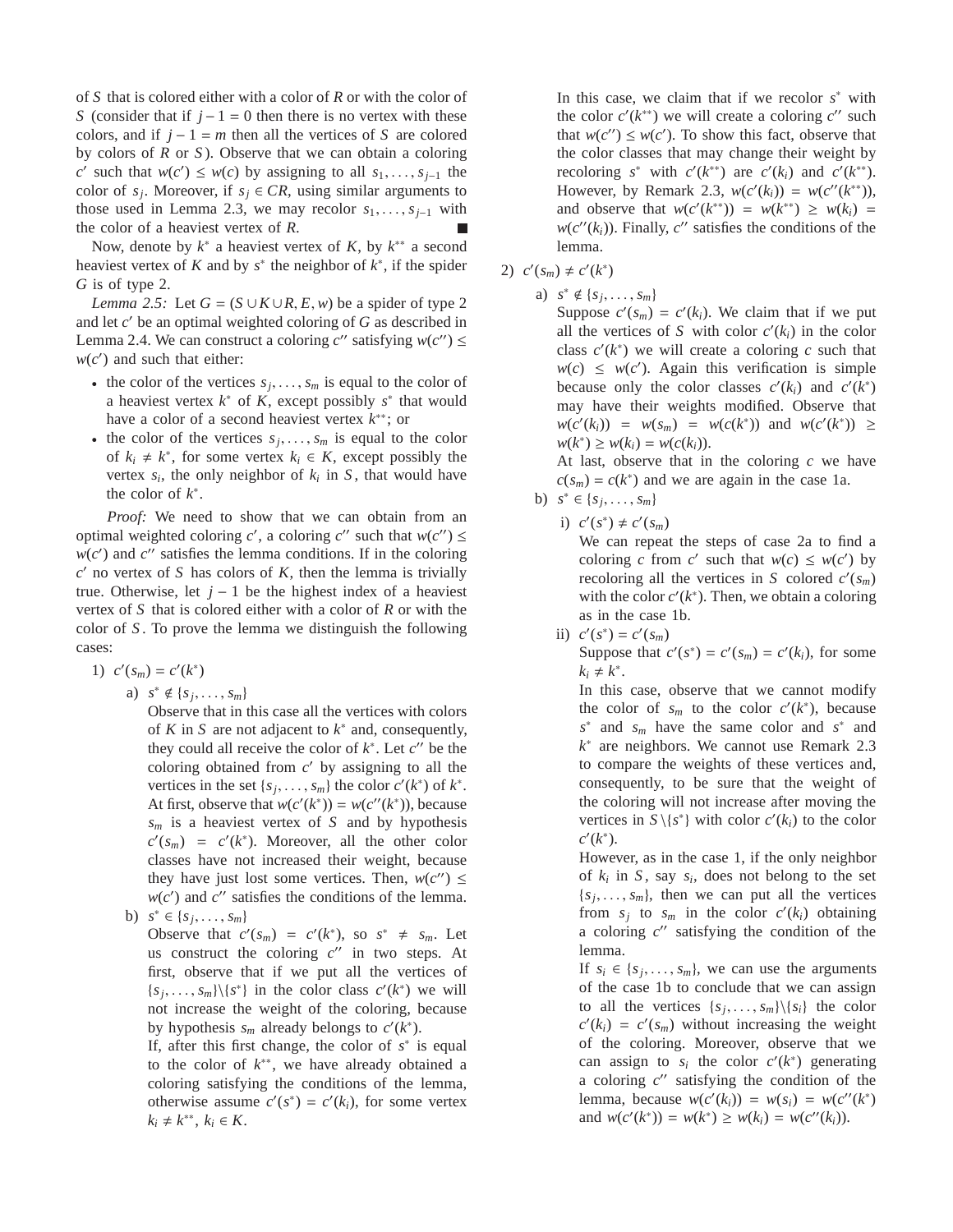We know, by Lemma 2.3, that there is an optimal weighted coloring of *G* that is an extension of an optimal weighted coloring of *R*. By Lemmas 2.4 and 2.5 we know that there is an optimal weighted coloring of *G* satisfying the conditions of both lemmas. Finally, we proved the following:

*Lemma 2.6:* Let *G* be a spider and S be an optimal weighted coloring of *G* satisfying Lemmas 2.4 and 2.5. Then, the coloring  $S$  when restricted to  $R$  is an optimal weighted coloring of *G*[*R*].

*Proof:* If  $R = \emptyset$ , then the lemma is trivially true. Suppose then, by contradiction that  $S$  does not satisfy the lemma and let  $S_R$  be an optimal weighted coloring to R.

By Lemma 2.2, there is at most one color  $S_i$  of  $S$  containing vertices from both *S* and *R*. If there is no such color, then a coloring  $S'$  obtained from  $S$  by recoloring all the vertices of *R* like in the coloring  $S_R$  would have weight strictly smaller than the weight of  $S$ . This would be a contradiction to the optimality of S.

Suppose than that there is a color  $S_i$  containing vertices from *S* and *R*. Thus, by the same arguments of Lemma 2.3, this color contains a vertex  $r^*$  with the greatest weight of a vertex of *S* . Using the same ideas of Lemma 2.3, we may recolor the vertices of *R* like in  $S_R$  generating a coloring S' in such a way that  $w(S') < w(S)$ . It is just necessary to set the color of  $r^*$  to be the same of  $S_i$ . Observe that the colors of *CK* and *cS* do not change their weights and the sum of the weights of the colors in *CR* decreases. This is a contradiction to the optimality of S.

*Proposition 2.1:* Given a spider  $G = (S \cup K \cup R, E, w)$  and an optimal weighted coloring  $c_R$  of  $G[R]$ , then an optimal weighted coloring of *G* can be found in  $O(n^3)$  time.

*Proof:* The algorithm that calculates such a coloring is Algorithm 1. Its correctness follows from Lemmas 2.3, 2.4, 2.5 and 2.6. The vertices of *G* can be ordered by their weights in  $O(n \log n)$  and the vertices of K and R can be colored in linear time, provided we are given an optimal weighted coloring of *G*[*R*]. However, to color the vertices of *S* , we have to try all the colorings satisfying Lemmas 2.4 and 2.5 and this can take  $O(n^3)$  in the case we have a spider of type 2. The proposition follows.

*Corollary 2.1:* Let *G* be a weighted *P*4-sparse graph whose modular decomposition tree  $T(G)$  satisfies the following statement: if  $T(G)$  contains a parallel node  $\nu$ , then  $\nu$  represents a module that is a cograph. Then an optimal weighted coloring of *G* can be found in  $O(n^3)$  time.

*Proof:* At first, the modular decomposition tree of *G*, *T*(*G*), can be found in linear time. Then, we do a pre-order traverse in  $T(G)$  by calculating  $\chi_w(G[M])$  at each node parallel node *m*, where *M* is the module defined by *m*. Since *G*[*M*] is a cograph, this can be done by using the already known algorithm for cographs. Finally, we have to visit  $T(G)$  in a post-order way and use Remark 2.1 and Proposition 2.1 to determine χ*w*(*G*[*M*]) at each series or neighborhood node *m* of  $T(G)$ .

**Algorithm 1**: W C of spiders

**Input**: Spider  $G = (S \cup K \cup R, E)$  and an optimal weighted coloring  $c_R$  of  $G[R]$ **Output**: Optimal weighted coloring of *G*

```
1 m ← |S |;
```
- **2** Create artificial vertices  $s_0$  and  $s_{m+1}$  in *S* and order them such that  $w(s_0) \leq \ldots \leq w(s_{m+1});$
- 3 Choose  $k^*$ ,  $k^{**}$  and  $r^*$  and define  $c, c' \leftarrow \emptyset$ ;
- **4 foreach**  $r \in R$  **do**<br>**5**  $c'(r) := c_R(r)$
- 5  $c'(r) := c_R(r);$
- **6 foreach** *k* ∈ *K* **do**
- **7**  $\vert$   $c'(k) \vert := \text{ a color among the } |K| \text{ colors of } K;$

**8 for**  $j = 1, ..., m + 1$  **do** 



Observe that in Corollary 2.1, we present an algorithm to solve the  $W$   $C$  problem for a subclass of *P*4-sparse graphs which strictly contains cographs, since its modular decomposition tree may have modules whose the quotient graphs are isomorphic to spiders.

#### *B. Disjoint Union*

To illustrate the problem tackled in this section, consider the *P*<sub>4</sub>-sparse graph  $G = A \cup B$  of Fig. 1. An optimal coloring  $c_A$  of *A* with weight 5 is given by  $S_1 = \{k_1\}, S_2 = \{k_2\},\$  $S_3 = \{k_3\}$ , and  $S_4 = \{s_1, s_2, s_3\}$ . An obvious optimal coloring *c<sub>B</sub>* of *B* with weight 6 is given by  $S' = \{u_1\}$ ,  $S' = \{u_2\}$ , and  $S'_3 = \{u_3\}$ . If we combine both colorings by merging the color classes of *c<sup>A</sup>* and *c<sup>B</sup>* we obtain a coloring of *G* with weight 7. But there exists a better coloring  $c_G$  of  $G$  with weight 6 given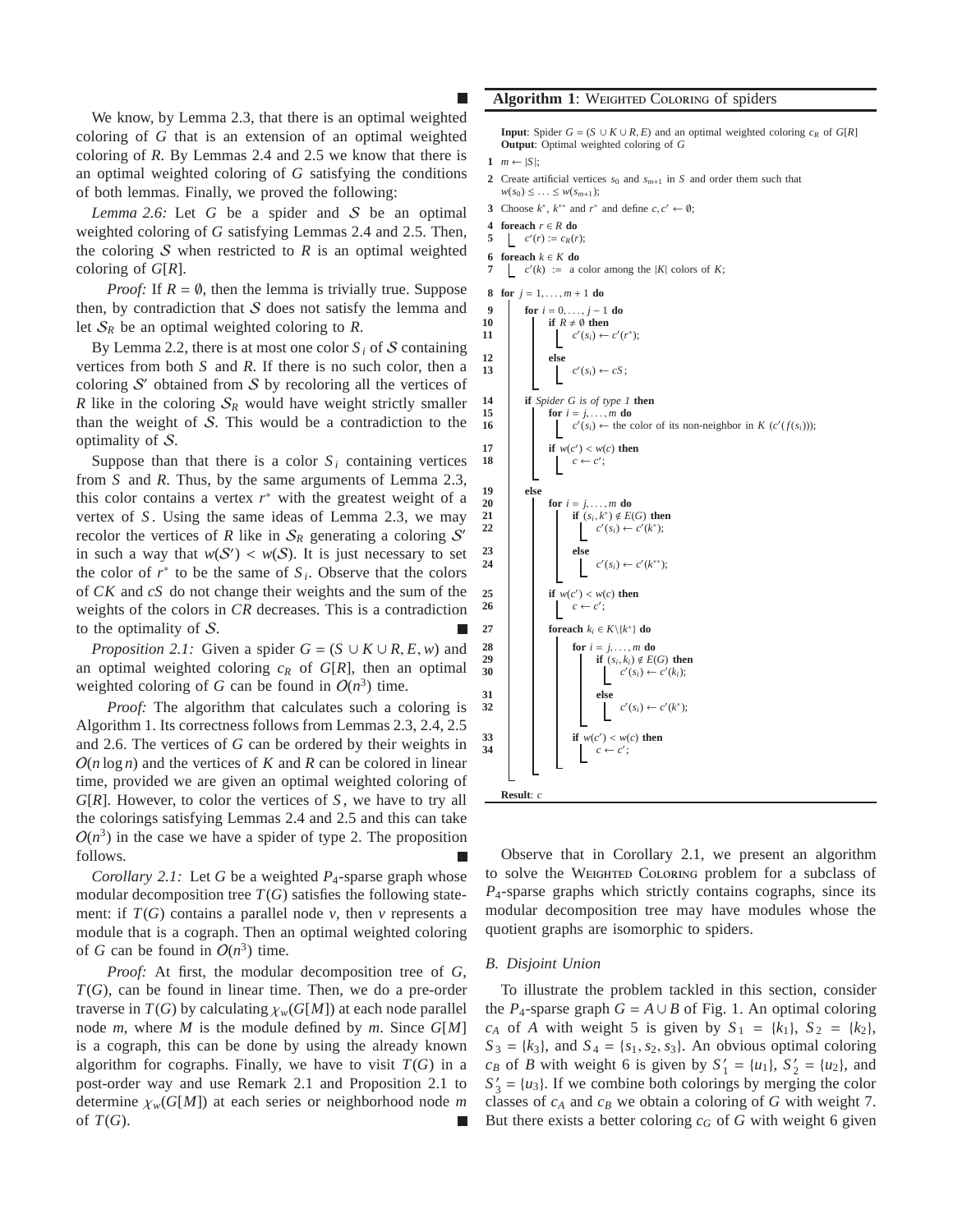by  $S_1'' = \{s_1, k_1, u_1\}, S_2'' = \{s_2, k_2, u_2\}, \text{ and } S_3'' = \{s_3, k_3, u_3\}.$ This optimal coloring *c<sup>G</sup>* restricted to *A* has weight 6, which is strictly greater than the weight of *cA*.



Fig. 1. An optimal weighted coloring of a disjoint union is not given by merging an optimal weighted coloring of each component.

The previous example shows that to compute an optimal weighted coloring of a disjoint union of two graphs, it is not enough to compute an optimal coloring of each component, and then merge the color classes appropriately (as happens for the classical vertex coloring problem). However, we could prove the following:

*Proposition 2.2:* Given a *k*-coloring  $S = (S_1, \ldots, S_k)$  of a disconnected weighted graph  $G = G_1 \cup G_2 \cup ... \cup G_m$ , such that each  $G_i$  is a connected component of  $G$ , for all  $i \in \{1, \ldots, m\}$ , and  $w(S_1) \geq \ldots \geq w(S_k)$ , we can construct a coloring  $S' =$  $(S'_1, \ldots, S'_k)$  such that  $w(S') \leq w(S)$  and the color class  $S'_i$ , restricted to the component  $G_j$ , is the *i*-th heaviest color class of  $G_j$ . Moreover,  $k' \leq k$ .

*Proof:* We need to introduce some extra notation. For  $i = 1, \ldots, m$ , let  $S_1^i, \ldots, S_i^i$ , be the stable sets induced by *S* on *G*<sup>*i*</sup>, with *w*(*S*<sup>*i*</sup><sub>1</sub>) ≥ ... ≥ *w*(*S*<sup>*i*</sup><sub>*l*</sub>). If *l* < *k*, for *j* = *l* + 1, ..., *k* we also consider, with slight abuse of notation, the empty sets  $S_j^i$ with  $w(S_j^i) = 0$ , for all  $i \in \{1, ..., m\}$ .

Given this notation, we claim that:

*Claim 1:*

$$
w(S_i) \ge \max_{j \in \{1, \dots, m\}} \{w(S_i^j)\}
$$

For  $j = 1$  the claim is true, since the weight of  $S_1$  is given by the weight of a heaviest vertex in *G*, which equals  $\max\{w(S_1^1), \ldots, w(S_1^m)\}\$ . Suppose that the claim is not true for some  $j > 2$ , i.e.,  $w(S_j) < \max\{w(S_j^1), \ldots, w(S_j^m)\}$ . Suppose, without loss of generality, that  $\max\{w(S_j^1), \ldots, w(S_j^m)\}$  =  $w(S_j^1)$ . Then, by hypothesis:

$$
w(S_j) < \max\{w(S_j^1), \dots, w(S_j^k)\} =
$$
\n
$$
w(S_j^1) \le w(S_{j-1}^1) \le \dots \le w(S_j^1) \le \dots \le w(S_1^1). \tag{1}
$$

For  $r = 1, \ldots, j$ , let  $S_{q_r} \in \{S_1, \ldots, S_k\}$  be the stable set of S containing  $S_r^1$ . Observe that, by definition, all these sets  $S_{q_r}$ are distinct. Then,

$$
w(S_r^1) \le w(S_{q_r}), \ r = 1, \dots, j. \tag{2}
$$

Combining Equations (1) and (2) we deduce that  $w(S_i)$  <  $w(S_{q_r})$ , for each  $r = 1, \ldots, j$ . In other words, there exist *j* chromatic classes with weight strictly greater than  $w(S_i)$ , a contradiction to the hypothesis that  $w(S_1) \geq \ldots \geq w(S_k)$ . Thus, claim follows.

Define then a coloring *S*<sup>*'*</sup> with color classes  $S'_1, \ldots, S'_{k'}$  as follows:

$$
S'_{j} := S_{j}^{1} \cup \ldots \cup S_{j}^{m}, \quad j = 1, \ldots, k'.
$$

By the claim, it is not difficult to conclude that  $S'$  satisfies the Proposition.

Consider that  $\omega = \omega(G)$  is the size of a biggest clique of a graph *G*. As a consequence of the previous proposition, we can conclude the following corollary:

*Corollary 2.2:* Let  $G = G_1 \cup G_2 \cup ... \cup G_m$  be a disconnected weighted graph, such that each connected component  $G_i$  =  $(S_i, K_i, R_i)$  is a spider with  $R_i = \emptyset$ , for all  $i \in \{1, \ldots, m\}$ . Then, there exists an optimal weighted coloring of  $G$  with either  $\omega$ or  $\omega$  + 1 colors.

*Proof:* At first, observe that  $\omega(G) = \max_{i \in \{1, \ldots, m\}} {\{\omega(G_i)\}}$ . Suppose that  $S' = (S'_1, \ldots, S'_k)$  is an optimal weighted coloring of *G*. Moreover, observe that each component *G<sup>i</sup>* has at least  $\omega_i$  colors, for all  $i \in \{1, ..., m\}$ . Let  $S_i^*$  be the subset of vertices of  $S_i$  colored with colors not belonging to the set of colors used by  $K_i$ . Then we may create a coloring  $S''$  by recoloring all the vertices of  $S_i^*$  with the color of a vertex with greatest weight in  $S_i^*$ , without increasing  $w(S')$ , i.e.,  $w(S'') \leq (S')$ .

Now, using the previous proposition over the coloring  $\mathcal{S}^{\prime\prime}$ , as we have at most  $\omega(G) + 1$  colors for each component of G, we may obtain an optimal weighted coloring for *G* using at most  $\omega(G) + 1$  colors.

г



To show our approximation algorithm, let us first consider the special partition given by Jamison and Olariu [10], [11]:

*Definition 3.1:* A graph *G* has a *special partition* if there exists a family  $\Sigma = \{S_1, \ldots, S_q\}$  of disjoint stable sets of *G* with  $q \ge 1$  and  $|S_i| \ge 2$ , for all  $i \in \{1, ..., q\}$ , and there exists an injection  $f: \bigcup_{i=1}^{q} S_i \longrightarrow V - \bigcup_{i=1}^{q} S_i$  such that the following occurs:

- 1)  $K_i = \{z \mid z = f(s) \text{ for some } s \in S_i\}$  is a clique, for all *i* ∈ {1, . . . , *q*};
- 2) A set of vertices *A* induces a *P*<sup>4</sup> in *G* if, and only if, there exists a subscript  $i \in \{1, ..., q\}$  and distinct vertices *x*, *y* ∈ *S*<sub>*i*</sub> such that *A* = {*x*, *y*, *f*(*x*), *f*(*y*)}.

Let us define  $S = \bigcup_{i=1}^{q} S_i$  and  $K = V - \bigcup_{i=1}^{q} S_i$ . Observe that the graphs induced by *S* and *K* are cographs and their weighted chromatic number can be determined in polynomial time [4].

*Theorem 3.1 ([8]):* A graph is a *P*4-sparse graph if, and only if, it is a cograph or it has a special partition.

Then, we can state the following:

*Proposition 3.1:* There exists a linear time approximation algorithm for W  $\qquad C$  on *P*<sub>4</sub>-sparse graphs with approximation ratio bounded above by 2.

*Proof:* We claim that if *G* and *H* are weighted graphs such that  $H \subseteq G$ , then,  $\chi_w(H) \leq \chi_w(G)$ . For otherwise, if  $H \subseteq G$  is a counterexample and *c* is an optimal weighted coloring of *G*, by restricting *c* to the vertices of *H*, we would obtain a proper coloring *c*<sup> $\prime$ </sup> of *H* such that  $w(c') < \chi_w(H)$ . As